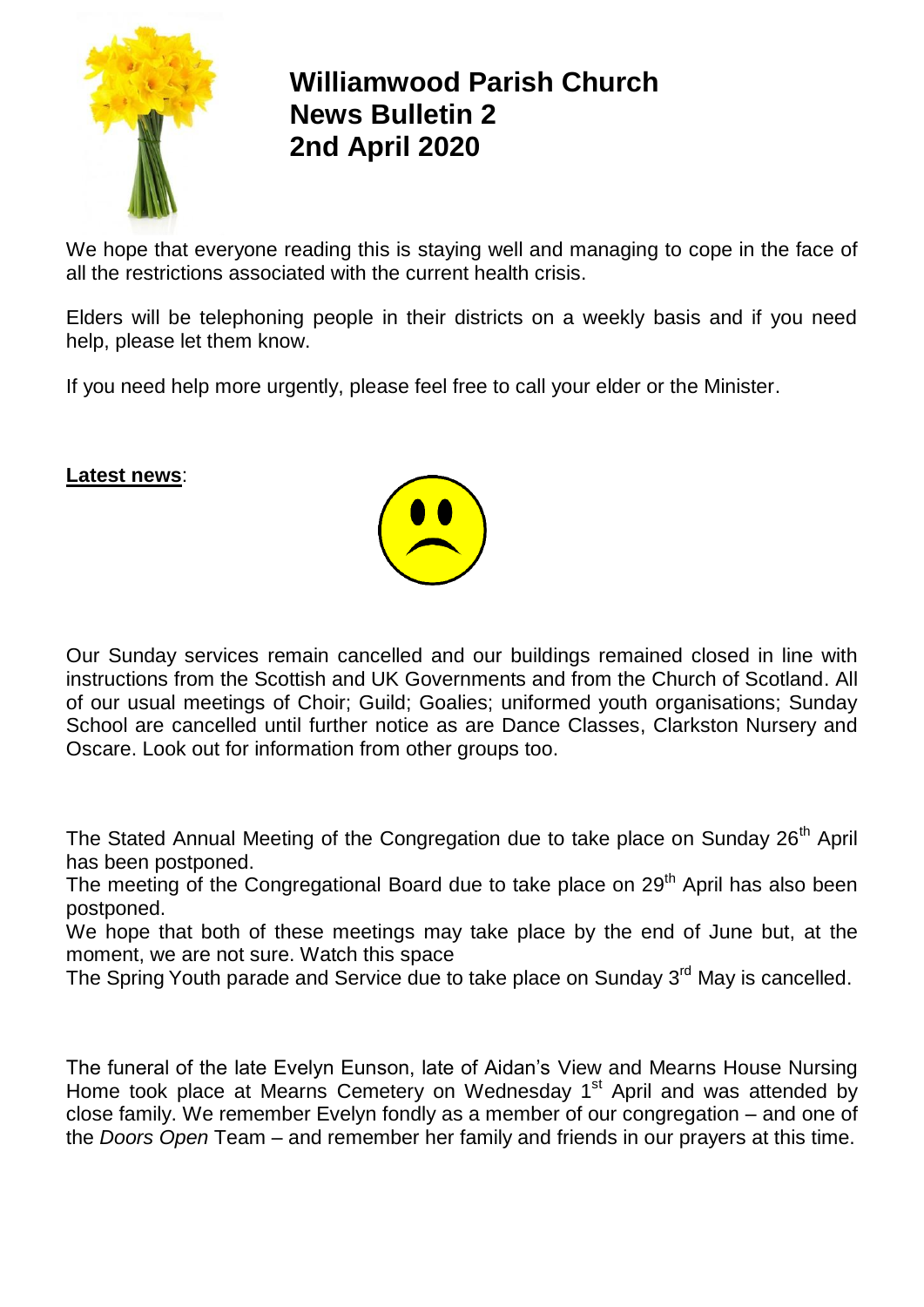

Congratulations to Fergus Cook who was ordained and inducted into the charge of Edinburgh: Blackhall St Columba's on Sunday 22nd March. It was a very small service with only Fergus, the Session Clerk of the congregation and four officiating ministers present. Fergus's wife was also able to attend and she took some video footage which is now on the Blackhall St Columba's Facebook page.

The Guild had a telephone Coffee Morning on Tuesday 31<sup>st</sup> March. We hope everyone enjoyed it

Worship material is posted on our Church web site every Sunday. It's also on our Church Facebook page. Also on the Facebook page are some hymns played by Sarah, our Organist, at her home in Buckie



We're really grateful that Sarah is posting a hymn on our Facebook page most days. She is taking requests and has already played some of your favourites. Please do let her know if there's something you'd like to hear



We also have a new Williamwood Sunday School on the Web page which is updated each Sunday with a story and activities for inside and outside. We hope our Sunday School girls and boys and their friends will enjoy this

As we approach Palm Sunday and Holy Week the Minister hopes to put a prayer and a scripture reading on the web page each day for your personal or household use.

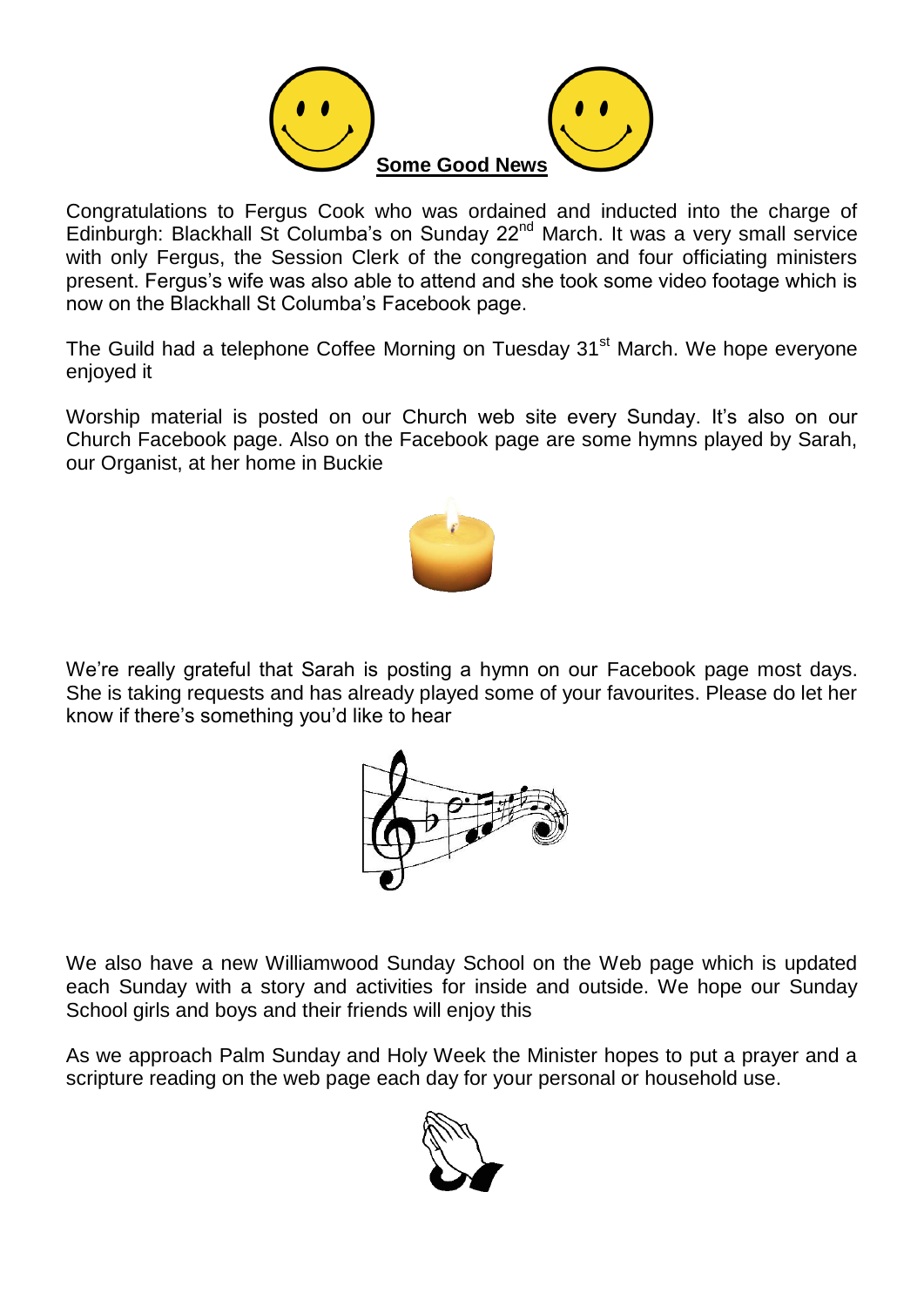To access our Facebook page you don't need to open an account or anything like that. Type Williamwood Parish Church into a search engine and you should be able to click on our church website. When you get on to the site, click on the F for Facebook and you're there!



If you have something you'd like posted on the web site or on Facebook please contact Joan Black or Sarah Alexander

We're hugely grateful to Joan, Sarah and Evelyn Wallace for all their efforts and a large amount of time given to keep us all up to date in various ways. **PLEASE VISIT OUR WEB PAGE AND FACEBOOK PAGE OFTEN – AND LOOK OUT FOR NEWS BULLETINS POPPING IN TO YOUR INBOX.**

Please also pass on information to those who do not have access to digital forms of communication.

The May issue of Inspire has been postponed until we as a Church, and the country, are back to a more stable footing. Both Jan and Joan felt that it would be better to put out a special issue at that time, to help us look forward to the future within the Church and its organisations. The Bulletins and other information on the website and Facebook will help you keep you up to date with Church life.

The Guild Virtual Coffee Morning held on Tuesday 31<sup>st</sup> of March was a real success and the phone lines were busy with news and chat over a coffee from members. At present they are looking at perhaps repeating this or doing something a bit different too. Please keep an eye on the Website or Facebook as more information will be added to them as it is available.

Our Finance, Property and Security teams and our Session Clerk have also been working hard carrying out the various tasks that need to be done and keeping our congregational life going We are grateful to all of them.



Each Sunday you'll find a service on BBC1 followed by *Reflections at the Quay* on BBC Scotland which is led by a Church of Scotland Minister and a Roman Catholic priest.